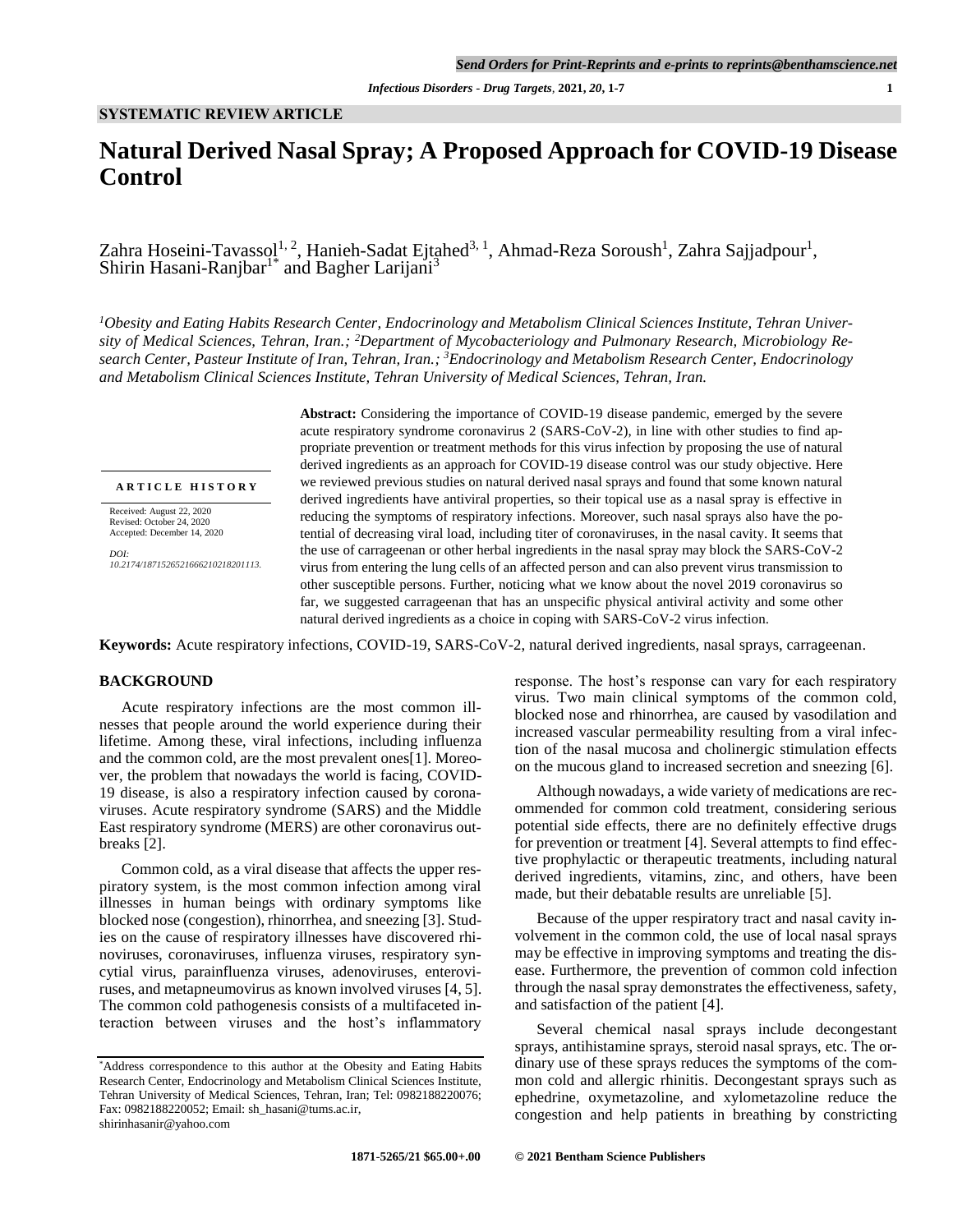swollen blood vessels and tissues, but they are effective only for a few days and do not have an antiviral effect on viral common cold [3, 7]. Antihistamine sprays such as azelastine and olopatadine affect H1 brain cells by crossing the blood-brain barrier, eventually lead to sedation [8, 9]. Corticosteroid nasal sprays such as beclomethasone dipropionate, fluticasone propionate, fluticasone furoate, mometasone furoate, triamcinolone acetonide, and budesonide bind to intracellular glucocorticoid receptors in the cytoplasm of inflammatory cells and inhibit inflammation by down-regulating the inflammatory responses [7, 10]. In some cases, fighting against viral diseases with chemical drugs may be highly effective, but it may also cause severe adverse effects in human beings [11, 12]. It should also be considered that the prescription of nasal decongestants for children is not recommended[13]. Other nasal sprays, such as saline nasal spray, which is used to lavage the nasal cavity, are worth mentioning. It can help reduce inflammatory mediators in nasal secretions, remove pathogens, and improve ciliary function by decreasing mucosal concentration and increasing moisture in the nose [14]. Ipratropium bromide, sodium cromoglycate, and zinc nasal sprays are also frequently used, but their efficacy is controversial [3, 7, 12, 15].

Moreover, the therapeutic potential of medicinal plants is confirmed and can be an important source of novel drugs [16]. Plants and natural derived extracts with antiviral activity might be an alternative method for chemical compounds in upper respiratory tract infections' treatment [11]. In other words, the link among botanical therapeutics, naturally derived pharmaceuticals, and multi-component botanical drugs and health have been shown by findings. It was also confirmed that these products would be useful agents in treatment and prevention [17].

#### **OBJECTIVE**

Due to the COVID-19 disease pandemic and efforts to find appropriate ways to cope with this virus, in this review, we tried to propose an effective method to reduce the severity of this disease by collecting data from previous clinical trials and animal studies on the effect of treating various viral infections of the upper respiratory tract with herbal nasal sprays.

#### **CARRAGEENAN**

Investigations showed that the most examined natural derived ingredient for upper respiratory tract viral infections' treatment is carrageenan [4, 5, 13, 18-20]. Carrageenan is a high-molecular sulphated galactose polymer and an indigestible polysaccharide derived from Rhodophyceae red algae (seaweeds). It is generally used in food preparations, cosmetic and pharmaceutical industries. It has gelling and emulsifying properties[21]. Carrageenan is used in three copolymer forms as Iota, Kappa, and Lambda, due to the number and location of sulphate moieties on the hexose scaffold structure that have different degrees of solubility and gelling properties. Carrageenan compounds are listed in the US Food and Drug Administration as "Generally Recognized as Safe" (GRAS) products for consumption and topical applications [4, 13, 18].

There is some evidence that shows that carrageenan formerly had been used as a home remedy to cure colds[21]. Evidence revealed that carrageenan has antiviral activity against some animal viruses. It seems that carrageenan has the ability to reduce the immune responses *via* lowering a viral load by forming a barrier on the mucosal surface and inhibiting the interface between the virus and cellular surface. In consequence, it could interfere with the mechanism of the cells' infection. However, it should be noted that antiviral success depends on the type of polymer, virus, and host cells [4, 13, 18].

In 2010, in a study on efficacy and safety of an iota-carrageenan nasal spray in patients with common cold symptoms, 35 patients with early symptoms of common cold received Iota-carrageenan in a randomized, double-blind placebo-controlled exploratory trial. The results showed a significant reduction in the symptoms of the common cold and the viral load in nasal lavages. Furthermore, pro-inflammatory mediators FGF-2, Fractalkine, GRO, G-CSF, IL-8, IL-1a, IP-10, IL-10, and IFN-a2 were reduced in subjects using iota-carrageenan. Moreover, this method did not show any side effects [4].

In another double-blind, randomized placebo-control study by Fazekas *et al*. in 2012 on children with acute symptoms of common cold, clearance of disease time, viral load, and secondary infections with other respiratory viruses were reduced in the iota-carrageenan group compared with 0.9% sodium chloride solution (as placebo) group. This finding confirms the beneficial effects of iota-carrageenan in the treatment of the common cold. Failure to significantly reduce symptoms of the disease in this study could be due to the inability of children with an average age of 5 years to express their discomforts [13].

In a randomized, double-blind placebo-controlled trial, Ludwig *et al*. in 2013 investigated the difference of carrageenan-supplemented nasal spray and saline solution on 211 patients suffering from early symptoms of the common cold in decreasing symptoms and viral load in nasal fluids. As expected, local administration of carrageenan with nasal spray reduced the duration of cold symptoms and viral load in the nasal fluids of patients. In this study, viral load determination showed that the prevalence of rhinovirus or coronavirus infection was in more than 80% of the cases [5].

Koenighofer *et al*. analyzed individual patient data of two randomized controlled trials in 2014 to study the therapeutic effectiveness of carrageenan nasal spray in acute common cold. The findings presented a significant reduction in duration of disease, and fewer relapses and virus clearance have been observed in 126 carrageenan-treated patients. In both trials, virus-confirmed common cold was caused by three main virus subtypes: human rhinovirus, human coronavirus, and influenza A virus. The remarkable point is that carrageenan nasal spray showed the majority antiviral efficacy in the human coronavirus-infected population. The study data suggested that carrageenan is directly bound to the virus and prevented attachments of the virus to the cells, so carrageenan nasal spray exerts effects in an unspecific physical mode on all different viruses [19].

In a study which was conducted in 2015, the synergic activity of zanamivir and carrageenan in intranasal use against influenza A virus was evaluated *in-vitro* and *in-vivo*. Findings showed that both compounds were effective individually, but they show significantly more efficacy when used synergically. This combination can be a strategy to protect against newly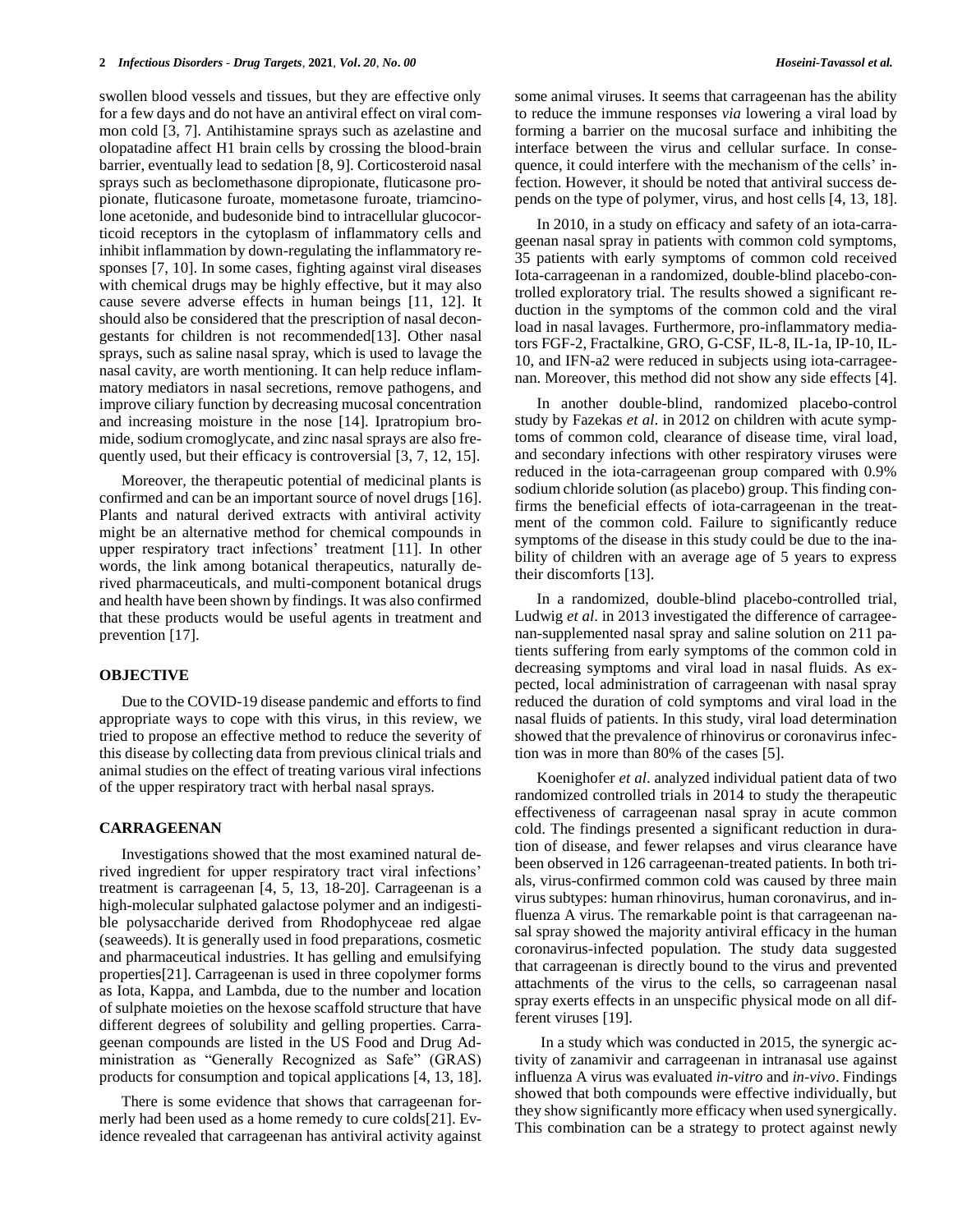emerging pandemic viruses throughout the time of identification, manufacturing, and vaccine research [20].

The most recent study by Graf *et al*. in 2018 as *in vitro* and *in vivo* experiments has been done to develop an effective nasal spray containing xylometazoline hydrochloride and iotacarrageenan for the symptomatic relief of rhinitis and sinusitis. The study results demonstrated that Iota-carrageenan does not affect the vasoconstrictive ability of xylometazoline HCl, and it also saves its efficacy and antiviral effectiveness in coping with human rhinovirus (hRV) 1a, hRV8, and human coronavirus OC43. They showed that the physical antiviral activity of carrageenan is based on creating a viscous layer at the mucosa that traps viruses and inhibits both primary and secondary infection [18].

Finally, the advantage of this compound is the disappearance of symptoms caused by a reduction in immune response and viral load in the common cold, without any side effects on nasal tissue, blood vessels, and glands. Thus, carrageenan is safe enough to use in the treatment or prevention of the common cold in adults and children [4, 19]. Due to the high prevalence of coronaviruses among viral common cold agents, it seems that it may also be useful in the treatment of a new emerging coronavirus, the severe acute respiratory syndrome coronavirus 2 (SARS-CoV-2).

## **OTHER NATURAL DERIVED INGREDIENTS**

Aside from carrageenan, a mixture of three plant-derived components, including Euphorbium resinifera, Pulsatilla pratensis, and Luffa operculata have been investigated. Euphorbium compositum®SN, TheraMax, which contains both green tea and elderberry extracts, and Artemisia abrotanum L. are other plant extract-derived antiviral compounds with no toxicity and side effect [11, 22, 23].

Euphorbium compositum®SN is a homeopathic combination. In a study conducted by Glatthaar-Saalmüller *et al*. in 2001, the antiviral effect of Euphorbium compositum®SN on influenza A virus, respiratory syncytial virus (RSV), human rhinovirus (HRV), and herpes simplex virus type 1 (HSV-1) was investigated in an *in-vitro* model. The results of this analysis revealed an antiviral effect on these viruses. Also, Euphorbium compositum plant-derived components, E. resinifera and Pulsatilla pratensis, showed antiviral activity against RSV and low toxicity [11].

Remberg *et al*., in a study on Artemisia abrotanum L. derived nasal spray, showed that this traditional medicine could control allergic rhinitis symptoms through its anti-allergic and anti-inflammatory reactions [23].

In another study by *Smee et al*. in 2011 on green tea and elderberry extracted composition, TheraMax demonstrated antiviral activity probably through blocking virus adsorption against eight strains of influenza A and B which have been shown *in-vitro* and *in-vivo* [22]. Characteristics of these studies are summarized in Tables **1** and **2**.

There are multiple plant-derived intranasal compounds that can be suggested for the treatment of viral respiratory infections. However, according to the previous studies, the effect of plant-derived intranasal compounds on the prevention of viral respiratory infections in healthy or high-risk exposed people has not been widely practiced in clinical trials.

# **CORONAVIRUS OUTBREAKS**

In the last two decades, the world has faced the emergence of three coronaviruses that have been globally spread and raised concerns. Coronaviruses are single-stranded, positivesense RNA, enveloped, and nonsegmented viruses [24]. In 2003, in China, an untreatable and rapidly spreading respiratory illness with unknown etiology emerged. It turned out to be caused by an uncommon coronavirus whose sequence was significantly different from the known human coronaviruses at that time. The virus was eventually named SARS-CoV. Almost a decade later, in 2014, the new MERS-CoV coronavirus, which caused respiratory disease, appeared in the Middle East [24-26].

Recently, in December 2019, it was reported to the World Health Organization (WHO) that a group of patients with pneumonia of an unknown source had been observed in China. One week later, the novel coronavirus 2019 (SARS-CoV-2) was isolated from these patients. So far, the novel virus has infected more people than both of its predecessors, and therefore more deaths are expected [24].

### **COVID-19 DISEASE**

Coronavirus disease (COVID-19) is an infection caused by SARS-CoV-2, which primarily involves the human respiratory system. The first cases were reported in December 2019 in Wuhan City, China. SARS-CoV-2 is highly transmittable and a pathogenic viral infection. So it is a great global public health concern now [27].

COVID-19 illness starts with the most common symptoms fever, cough, and fatigue; other revealed symptoms are sputum production, headache, hemoptysis, diarrhea, dyspnea, and lymphopenia. Clinically chest CT scan presented as pneumonia, but there were also abnormal features such as RNAaemia, acute respiratory distress syndrome, acute cardiac injury, and incidence of grand-glass opacities that lead to patient loss [28].

Transmission of infection is through coughing and sneezing large droplets by symptomatic or asymptomatic patients. Inhalation of these droplets or the connection of nose, mouth, and eyes with contaminated surfaces will lead to infection. Spread *via* aerosolization/fecal-oral routes is another possible way. However, there is no evidence of fetus infection, but the postnatal transmission is reported. It is noteworthy that the bacterial load in the nasal cavity is more frequent than in the throat. But no difference between symptomatic and asymptomatic people in viral load level has been found[29]. The pathogenesis mechanism of COVID-19 is not fully known yet, but its similarity to SARS-CoV and MERS-CoV will help us to have a reasonable hypothesis [30]. It seems that, like similar coronaviruses, SARS-CoV-2 spike(s) glycoprotein binds to the cell membrane receptors and enters the host cells [27].

As a result of the rapid spread of the COVID-19 disease among human beings, laboratory diagnosis methods of SARS-CoV-2 infection are important for early diagnosis and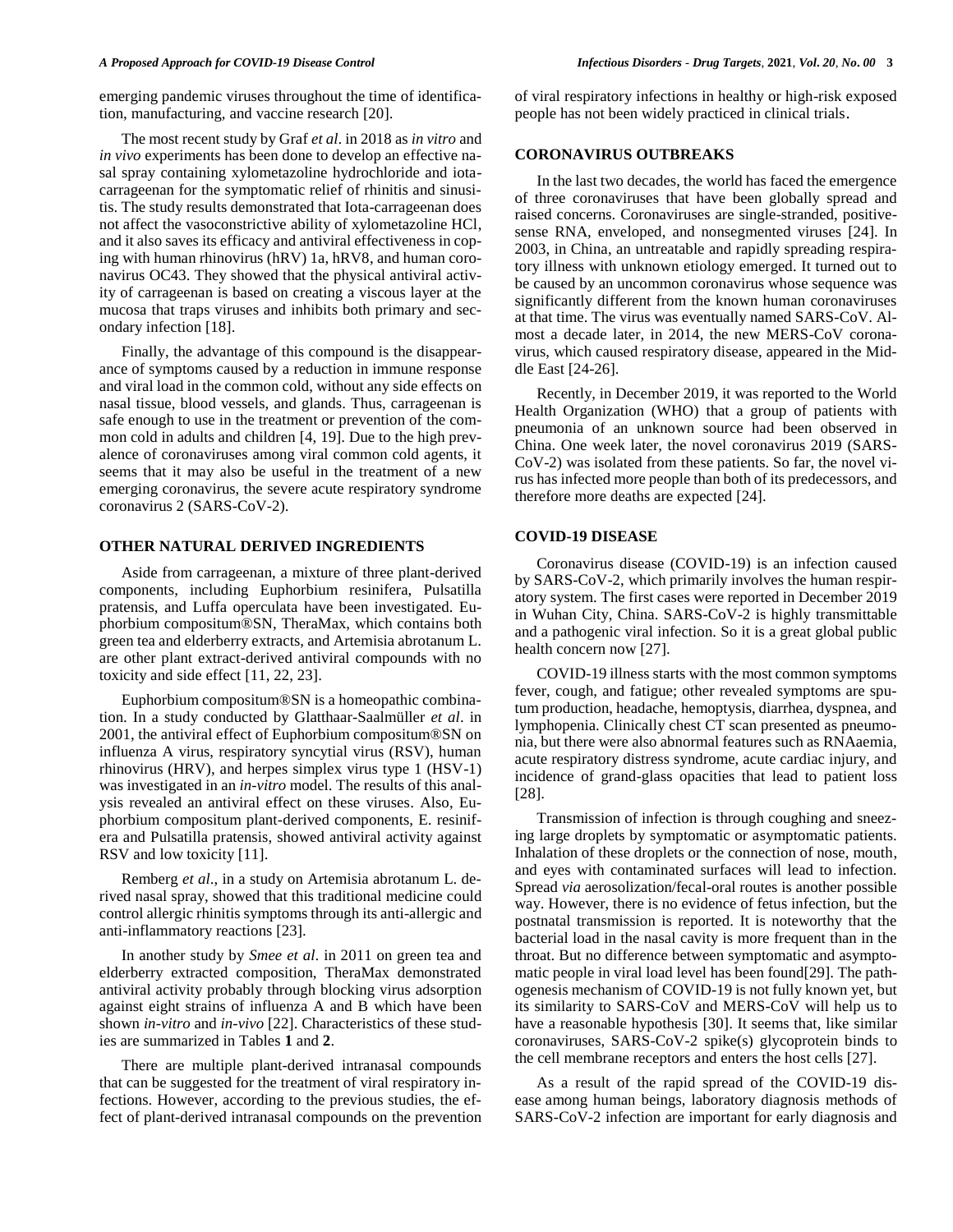| <b>Author</b>                                       | Type of<br>study                                                                          | <b>Disease</b>       | <b>Viruses</b><br><b>Intervention</b>                                                                                                                                                                                            |                             | Virus load De-<br>tection Method            | <b>Result</b>                                                                                                                            |
|-----------------------------------------------------|-------------------------------------------------------------------------------------------|----------------------|----------------------------------------------------------------------------------------------------------------------------------------------------------------------------------------------------------------------------------|-----------------------------|---------------------------------------------|------------------------------------------------------------------------------------------------------------------------------------------|
| P. Remberg et al.<br>2004 [23]                      |                                                                                           | Allergic<br>rhinitis |                                                                                                                                                                                                                                  | Artemisia abro-<br>tanum L. |                                             | $-Symptoms$                                                                                                                              |
| Ron Eccles et al.<br>2010 [4]                       | Randomized.<br>double-blind.<br>placebo-con-<br>trolled                                   | Common<br>cold       | Influenza virus type A and B, respiratory<br>syncytial virus type A and B, rhinovi-<br>ruses (major/minor group viruses),<br>parainfluenza virus types 1/2/3/4, human<br>metapneumovirus, and coronavirus types<br>OC43 and 229E | Iota-Carragee-<br>nan       | Ouantitative<br>Real-time PCR               | -Viral load $\downarrow$<br>$-Symptoms\downarrow$<br>- Proinflamma-<br>tory mediators                                                    |
| <b>Tamas Fazekas</b><br>et al.<br>2012 [13]         | Randomized,<br>double-blind.<br>placebo-con-<br>trolled                                   | Common<br>cold       | Influenza virus type A and B, respiratory<br>syncytial virus, rhinovirus, parainfluen-<br>zavirus (PIV1, PIV2, PIV3), human met-<br>apneumovirus, and coronaviruses                                                              | Iota-Carragee-<br>nan       | <b>Ouantitative</b><br><b>Real-time PCR</b> | -Viral load $\downarrow$<br>-Disease clear-<br>ance time $\downarrow$<br>-Secondary in-<br>fection $\downarrow$                          |
| <b>Martin Ludwig</b><br>et al.<br>2013 [5]          | Randomized.<br>double-blind.<br>placebo-con-<br>trolled                                   | Common<br>cold       | Influenza virus type A and B, respiratory<br>syncytial virus, rhinovirus, parainfluenza<br>viruses (PIV1, PIV2, PIV3), human met-<br>apneumovirus and coronavirus type<br>OC43 and 229E,                                         | Carrageenan                 | Ouantitative<br>Real-time PCR               | -Viral load $\downarrow$<br>-Symptoms $\downarrow$                                                                                       |
| <b>Martin</b><br>Koenighofer et<br>al.<br>2014 [19] | Individual pa-<br>tient data<br>analysis of<br>two random-<br>ized con-<br>trolled trials | Common<br>cold       | Influenza virus types A and B, respira-<br>tory syncytial virus, human rhinovirus,<br>parainfluenza viruses (PIV1, PIV2,<br>PIV3), human metapneumovirus, and<br>coronavirus types OC43 and 229E.                                | Carrageenan                 | Ouantitative<br>Real-time PCR               | -Viral load $\downarrow$<br>-Symptoms $\downarrow$<br>-Disease clear-<br>ance time $\downarrow$<br>-Disease re-<br>$l$ apse $\downarrow$ |

| <b>Characteristics of human studies.</b><br>Table 1. |  |  |
|------------------------------------------------------|--|--|
|------------------------------------------------------|--|--|

necessary actions, and for this purpose, virus culture, immunological assay, and nucleic acid testing have been suggested [31].

An immunological assay is a serology test that detects the presence of SARS-CoV-2 antibodies. It is valuable when the RT-PCR test has not been done on negative cases or confirmed COVID-19-positive cases. There is a doubt about the utility of these immunological assays' test results for public health management purposes. Antibody tests can only be useful for detecting previous SARS-CoV-2 infections if used at least 15 or more days after infection and have a lower value in the first week of COVID-19 sickness exposure [32].

The gold standard method for SARS-CoV-2 detection is reverse transcription-quantitative polymerase chain reaction (RT-qPCR) [33], and currently, the most used targets for RTqPCR are conserved regions of Orf1Ab(open reading frames1Ab), N (nucleocapsid), S (spike ), and E (envelope protein) genes [34, 35].

The real-time RT-PCR tests sensitivity and specificity are not 100%. The main concern is the risk of false-negative and false-positive. False-negative results may occur by viral load difference in anatomic sites of patients and sampling procedures, lack of laboratory practice standard, personnel skill, mutations in the primer and probe-target regions, or mismatches between the primers and probes and the target sequences [36]. Several problems like contamination during sampling, contamination by PCR amplicons, contamination of reagents, cross-reactions with other viruses or genetic material could also lead to false-positive results[37].

Until now, there is not any approved guideline for COVID-19 treatment, so treatments are more supportive and symptomatic. Common precautions are maintaining hydration and nutrition, controlling fever, improving respiration and blood oxygen levels. Low to medium dose of corticosteroids, antibiotics/antifungals for co-infections, antiviral drugs which have been used based on the experience with SARS and MERS such as ribavirin and lopinavir/ritonavir, intravenous immunoglobulin, interferons, chloroquine, and plasma of patients recovered from COVID-19, are some probably efficient medications that are currently in use [29].

As mentioned previously, studies show that coronaviruses are one of the main causes of viral respiratory infections. Nowadays, the prevalence of SARS-CoV-2 has increased the interest of researchers in these viruses. In studies that have been done on SARS-CoV-2 until now, the prevalence and pathogenesis mechanisms of this virus are similar to the other coronaviruses. After the transition to nose and mouth, the SARS-CoV-2 virus attaches to the surface of respiratory cells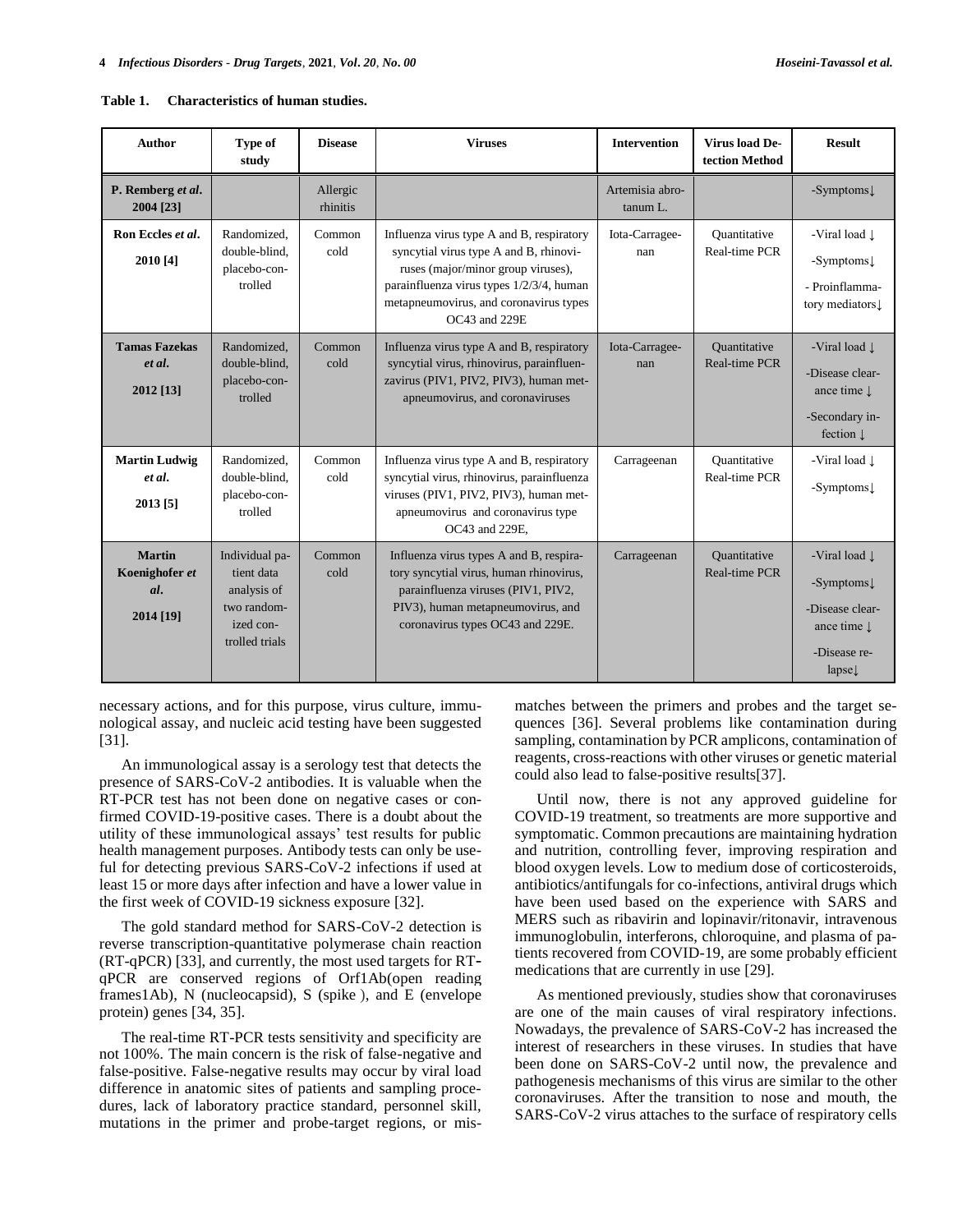| <b>Author</b>                                                    | Type of study                                                                                                                                                                      | <b>Disease</b>                  | <b>Viruses</b>                                                                                                  | <b>Intervention</b>                                               | Animal<br>tests                                                         | <b>Cells</b> tests                                                                                                                                                                                                                                         |
|------------------------------------------------------------------|------------------------------------------------------------------------------------------------------------------------------------------------------------------------------------|---------------------------------|-----------------------------------------------------------------------------------------------------------------|-------------------------------------------------------------------|-------------------------------------------------------------------------|------------------------------------------------------------------------------------------------------------------------------------------------------------------------------------------------------------------------------------------------------------|
| <b>Christine Graf</b><br>et al.<br>2018 [18]                     | Animal model (rabbit)<br>and <i>In vitro</i><br>(The human cervical ep-<br>ithelial carcinoma cell<br>line (HeLa) and Vero<br>(embryonic African<br>green monkey kidney)<br>cells) | Rhinitis and<br>sinusitis       | Human rhinoviruses<br>(hRV1a and hRV8)<br>and human corona-<br>virus OC43                                       | Xylometazoline<br>hydrochloride and<br>iota-carrageenan           | 2-Week lo-<br>cal toler-<br>ance and<br>toxicity<br>study in<br>rabbits | Cytopathic effect reduc-<br>tion assay, Hemaggluti-<br>nation inhibition (HAI)<br>assay, Hen's egg test on<br>the chorioallantoic mem-<br>brane (HET-CA M), and<br>Permeation studies utiliz-<br>ing bovine respiratory<br>mucosa of the nasal cav-<br>ity |
| <b>Martina</b><br>Morokutti-Kurz<br>et al.<br>2015 [20]          | Animal model (C57BL/6<br>mice) and <i>In vitro</i> (Ma-<br>din-Darby canine kidney<br>(MDCK) cells)                                                                                | Influenza A<br>infections       | Influenza virus A<br>strains<br>(H1N1(09)pdm,<br>H3N2, H5N1,<br>H7N7)                                           | Zanamivir and<br>Kappa-carragee-<br>nan and iota-car-<br>rageenan |                                                                         | Evaluation of anti-influ-<br>enza activity in a semi-<br>liquid plaque assay                                                                                                                                                                               |
| <b>B.</b> Glatthaar-<br><b>Saalmüller</b><br>et al.<br>2001 [11] | In vitro (Madin-Darby<br>canine kidney (MDCK)<br>cells/MDCK, HEp-2 and<br>HeLa cell cultures)                                                                                      | Rhinitis and<br>sinusitis       | Influenza virus A.<br>respiratory syncytial<br>virus, human rhino-<br>virus, and herpes<br>simplex virus type 1 | Euphorbium com-<br>positum                                        |                                                                         | Hemagglutination assays,<br>enzyme immunoassays,<br>plaque assays, and anal-<br>yses of the <i>in vitro</i> cyto-<br>toxicity (MTT assay)                                                                                                                  |
| <b>Donald F Smee</b><br>et al.<br>2001 [22]                      | Animal model (BALB/c<br>mice) and <i>In vitro</i> (Ma-<br>din-Darby<br>canine kidney cell)                                                                                         | influenza vi-<br>rus infections | Influenza virus A<br>and B(influenza<br>A/NWS/33 (H1N1))                                                        | TheraMax                                                          |                                                                         |                                                                                                                                                                                                                                                            |

**Table 2. Characteristics of animal and** *in vitro* **studies.**

and enters them into the host body, eventually leading to proliferation and pathogenesis. Studies have shown that most of the viral load is in the nasal cavity of the virus carrier, even when he/she is symptomatic or asymptomatic [29].

Therefore, previous strategies may be effective in preventing and treating COVID-19 disease [38]. According to the previous studies, we found that some natural derived ingredients have a restrictive effect on viral common cold. Therefore, they may also be effective on SARS-CoV-2. One of these compounds is carrageenan, which has been shown to play a limited role in the replication and pathogenesis of respiratory viruses, especially coronavirus [19].

## **CONCLUSION**

Due to the new emergence of SARS-CoV-2, extensive research works and experimental trials are needed to find effective and rational treatment and prevention strategies. But based on evidence considering safety, carrageenan nasal sprays may also be helpful along with other medications for the treatment of COVID-19. In addition, this spray may also be used to prevent transmission in healthy people in the long term. Moreover, now that there is no definitive cure for COVID-19 disease so far, the use of carrageenan or other herbal ingredients nasal spray may block the SARS-CoV-2 virus from entering the lungs of an affected person and prevent the disease from emerging or exacerbating. It also can prevent virus transmission to other susceptible persons, healthcare

providers, those with underlying medical conditions, including immunodeficiency disorders, cardiovascular disease, diabetes, chronic respiratory disease, organ transplants, cancer, patient exposures, asymptomatic COVID-19 carriers, and older adults. This proposed approach could be investigated in further studies.

## **CONSENT FOR PUBLICATION**

Not applicable.

#### **FUNDING**

None.

## **CONFLICT OF INTEREST**

The authors declare that they have no conflict interests.

### **ACKNOWLEDGEMENTS**

Not applicable.

#### **REFERENCES**

[1] Monto, A.S. [Epidemiology of viral respiratory infections.](http://dx.doi.org/10.1016/S0002-9343(01)01058-0) *Am. J. Med.,* **2002**, *112*(6)(Suppl. 6A), 4S-12S. [http://dx.doi.org/10.1016/S0002-9343\(01\)01058-0](http://dx.doi.org/10.1016/S0002-9343(01)01058-0) PMID: [11955454](http://www.ncbi.nlm.nih.gov/pubmed/11955454)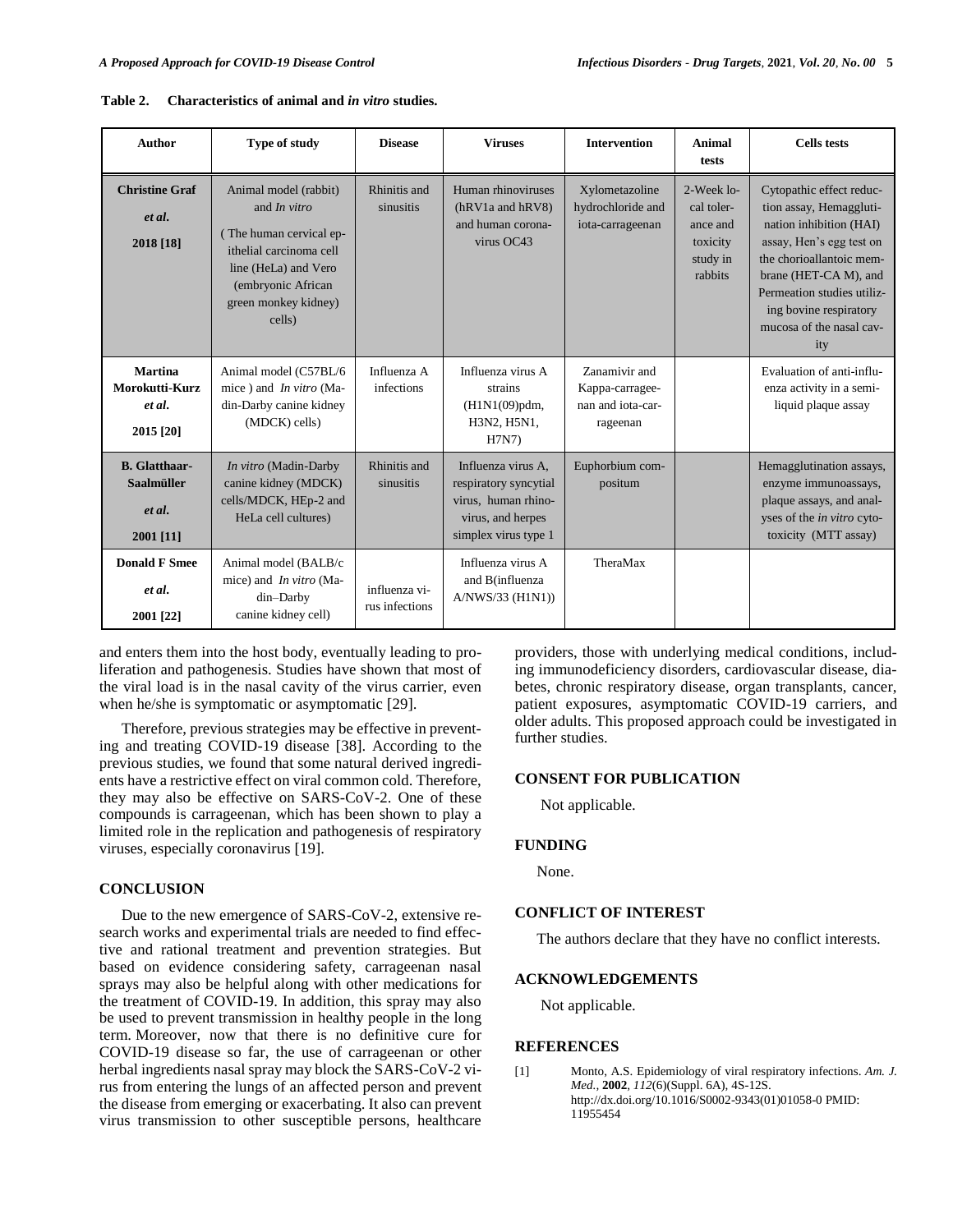- [2] Chen, Y.; Liu, Q.; Guo, D. [Emerging coronaviruses: Genome](http://dx.doi.org/10.1002/jmv.25681)  [structure, replication, and pathogenesis.](http://dx.doi.org/10.1002/jmv.25681) *J. Med. Virol.,* **2020**, *92*(4), 418-423. <http://dx.doi.org/10.1002/jmv.25681> PMID: [31967327](http://www.ncbi.nlm.nih.gov/pubmed/31967327)
- [3] van Driel, M.L.; Scheire, S.; Deckx, L.; Gevaert, P.; De Sutter, A. [What treatments are effective for common cold in adults and chil](http://dx.doi.org/10.1136/bmj.k3786)[dren?](http://dx.doi.org/10.1136/bmj.k3786) *BMJ,* **2018**, *363*, k3786. <http://dx.doi.org/10.1136/bmj.k3786> PMID: [30305295](http://www.ncbi.nlm.nih.gov/pubmed/30305295)
- [4] Eccles, R.; Meier, C.; Jawad, M.; Weinmüllner, R.; Grassauer, A.; Prieschl-Grassauer, E[. Efficacy and safety of an antiviral Iota-Car](http://dx.doi.org/10.1186/1465-9921-11-108)[rageenan nasal spray: a randomized, double-blind, placebo-con](http://dx.doi.org/10.1186/1465-9921-11-108)[trolled exploratory study in volunteers with early symptoms of the](http://dx.doi.org/10.1186/1465-9921-11-108)  [common cold.](http://dx.doi.org/10.1186/1465-9921-11-108) *Respir. Res.,* **2010**, *11*(1), 108.
- <http://dx.doi.org/10.1186/1465-9921-11-108> PMID[: 20696083](http://www.ncbi.nlm.nih.gov/pubmed/20696083) [5] Ludwig, M.; Enzenhofer, E.; Schneider, S.; Rauch, M.; Bodenteich, A.; Neumann, K.; Prieschl-Grassauer, E.; Grassauer, A.; Lion, T.; Mueller, C.A. [Efficacy of a carrageenan nasal spray in](http://dx.doi.org/10.1186/1465-9921-14-124)  [patients with common cold: a randomized controlled trial.](http://dx.doi.org/10.1186/1465-9921-14-124) *Respir. Res.,* **2013**, *14*, 124.
- <http://dx.doi.org/10.1186/1465-9921-14-124> PMID[: 24219370](http://www.ncbi.nlm.nih.gov/pubmed/24219370) [6] Heikkinen, T.; Järvinen, A. [The common cold.](http://dx.doi.org/10.1016/S0140-6736(03)12162-9) *Lancet,* **2003**, *361*(9351), 51-59. [http://dx.doi.org/10.1016/S0140-6736\(03\)12162-9](http://dx.doi.org/10.1016/S0140-6736(03)12162-9) PMID: [12517470](http://www.ncbi.nlm.nih.gov/pubmed/12517470)
- [7] Whittaker, C. Nasal sprays: a short review. *S. Afr. Pharm. J.,* **2011**, *78*(7), 21-23.
- [8] Simon, M.W. [The Efficacy of Azelastine in the Prophylaxis of](http://dx.doi.org/10.1089/088318703322751327)  [Acute Upper Respiratory Tract Infections.](http://dx.doi.org/10.1089/088318703322751327) *Pediatr. Asthma Allergy Immunol.,* **2003**, *16*(4), 275-282. <http://dx.doi.org/10.1089/088318703322751327>
- [9] Meltzer, E.O.; Hampel, F.C.; Ratner, P.H.; Bernstein, D.I.; Larsen, L.V.; Berger, W.E. Safety and efficacy of olopatadine hydrochloride nasal spray for the treatment of seasonal allergic rhinitis. Annals of allergy, asthma & immunology: official publication of the American College of Allergy, Asthma, &. *Immunology,*  **2005**, *95*(6), 600-606.
- [10] Hayward, G.; Thompson, M.J.; Perera, R.; Del Mar, C.B.; Glasziou, P.P.; Heneghan, C.J. Corticosteroids for the common cold. *Cochrane Database Syst. Rev.,* **2015**, (10), CD008116. PMID[: 26461493](http://www.ncbi.nlm.nih.gov/pubmed/26461493)
- [11] Glatthaar-Saalmuller, B; Fallier-Becker, P[. Antiviral action of Eu](http://dx.doi.org/10.1159/000057223)[phorbium compositum and its components.](http://dx.doi.org/10.1159/000057223) *Forschende Komplementarmedizin und klassische Naturheilkunde = Research in complementary and natural classical medicine.,* **2001**, *8*(4), 207-12. <http://dx.doi.org/10.1159/000057223>
- [12] Corey, JP; Houser, SM; Ng, B[A Nasal congestion: a review of its](http://dx.doi.org/10.1177/014556130007900908)  [etiology, evaluation, and treatment.](http://dx.doi.org/10.1177/014556130007900908) *Ear, nose, & throat journal.,*  **2000**, *79*(9), 690-3.
- <http://dx.doi.org/10.1177/014556130007900908> [13] Fazekas, T.; Eickhoff, P.; Pruckner, N.; Vollnhofer, G.; Fisch-
- meister, G.; Diakos, C.; Rauch, M.; Verdianz, M.; Zoubek, A.; Gadner, H.; Lion, T[. Lessons learned from a double-blind random](http://dx.doi.org/10.1186/1472-6882-12-147)[ised placebo-controlled study with a iota-carrageenan nasal spray](http://dx.doi.org/10.1186/1472-6882-12-147)  [as medical device in children with acute symptoms of common](http://dx.doi.org/10.1186/1472-6882-12-147)  [cold.](http://dx.doi.org/10.1186/1472-6882-12-147) *BMC Complement. Altern. Med.,* **2012**, *12*, 147. <http://dx.doi.org/10.1186/1472-6882-12-147> PMID[: 22950667](http://www.ncbi.nlm.nih.gov/pubmed/22950667)
- [14] Tano, L.; Tano, K[. A daily nasal spray with saline prevents symp](http://dx.doi.org/10.1080/00016480410017657)[toms of rhinitis.](http://dx.doi.org/10.1080/00016480410017657) *Acta Otolaryngol.,* **2004**, *124*(9), 1059-1062. <http://dx.doi.org/10.1080/00016480410017657> PMID[: 15513550](http://www.ncbi.nlm.nih.gov/pubmed/15513550)
- [15] Hulisz, D[. Efficacy of zinc against common cold viruses: an over](http://dx.doi.org/10.1331/1544-3191.44.5.594.Hulisz)[view.](http://dx.doi.org/10.1331/1544-3191.44.5.594.Hulisz) *J Am Pharm Assoc (2003),* **2004**, *44*(5), 594-603. <http://dx.doi.org/10.1331/1544-3191.44.5.594.Hulisz> PMID: [15496046](http://www.ncbi.nlm.nih.gov/pubmed/15496046)
- [16] Atanasov, A.G.; Waltenberger, B.; Pferschy-Wenzig, E.M.; Linder, T.; Wawrosch, C.; Uhrin, P.; Temml, V.; Wang, L.; Schwaiger, S.; Heiss, E.H.; Rollinger, J.M.; Schuster, D.; Breuss, J.M.; Bochkov, V.; Mihovilovic, M.D.; Kopp, B.; Bauer, R.; Dirsch, V.M.; Stuppner, H. [Discovery and resupply of pharmaco](http://dx.doi.org/10.1016/j.biotechadv.2015.08.001)[logically active plant-derived natural products: A review.](http://dx.doi.org/10.1016/j.biotechadv.2015.08.001) *Biotechnol. Adv.,* **2015**, *33*(8), 1582-1614. <http://dx.doi.org/10.1016/j.biotechadv.2015.08.001> PMID: [26281720](http://www.ncbi.nlm.nih.gov/pubmed/26281720)
- [17] Raskin, I.; Ribnicky, D.M.; Komarnytsky, S.; Ilic, N.; Poulev, A.; Borisjuk, N.; Brinker, A.; Moreno, D.A.; Ripoll, C.; Yakoby, N.;

O'Neal, J.M.; Cornwell, T.; Pastor, I.; Fridlender, B. [Plants and](http://dx.doi.org/10.1016/S0167-7799(02)02080-2)  [human health in the twenty-first century.](http://dx.doi.org/10.1016/S0167-7799(02)02080-2) *Trends Biotechnol.,*  **2002**, *20*(12), 522-531.

[http://dx.doi.org/10.1016/S0167-7799\(02\)02080-2](http://dx.doi.org/10.1016/S0167-7799(02)02080-2) PMID: [12443874](http://www.ncbi.nlm.nih.gov/pubmed/12443874)

- [18] Graf, C.; Bernkop-Schnürch, A.; Egyed, A.; Koller, C.; Prieschl-Grassauer, E.; Morokutti-Kurz, M. [Development of a nasal spray](http://dx.doi.org/10.2147/IJGM.S167123)  [containing xylometazoline hydrochloride and iota-carrageenan for](http://dx.doi.org/10.2147/IJGM.S167123)  [the symptomatic relief of nasal congestion caused by rhinitis and](http://dx.doi.org/10.2147/IJGM.S167123)  [sinusitis.](http://dx.doi.org/10.2147/IJGM.S167123) *Int. J. Gen. Med.,* **2018**, *11*, 275-283. <http://dx.doi.org/10.2147/IJGM.S167123> PMID[: 30013382](http://www.ncbi.nlm.nih.gov/pubmed/30013382)
- [19] Koenighofer, M.; Lion, T.; Bodenteich, A.; Prieschl-Grassauer, E.; Grassauer, A.; Unger, H.; Mueller, C.A.; Fazekas, T. [Carra](http://dx.doi.org/10.1186/2049-6958-9-57)[geenan nasal spray in virus confirmed common cold: individual](http://dx.doi.org/10.1186/2049-6958-9-57)  [patient data analysis of two randomized controlled trials.](http://dx.doi.org/10.1186/2049-6958-9-57) *Multidiscip. Respir. Med.,* **2014**, *9*(1), 57.

<http://dx.doi.org/10.1186/2049-6958-9-57> PMID[: 25411637](http://www.ncbi.nlm.nih.gov/pubmed/25411637)

[20] Morokutti-Kurz, M.; König-Schuster, M.; Koller, C.; Graf, C.; Graf, P.; Kirchoff, N.; Reutterer, B.; Seifert, J.M.; Unger, H.; Grassauer, A.; Prieschl-Grassauer, E.; Nakowitsch, S. [The In](http://dx.doi.org/10.1371/journal.pone.0128794)[tranasal Application of Zanamivir and Carrageenan Is Synergisti](http://dx.doi.org/10.1371/journal.pone.0128794)[cally Active against Influenza A Virus in the Murine Model.](http://dx.doi.org/10.1371/journal.pone.0128794) *PLoS One,* **2015**, *10*(6), e0128794. <http://dx.doi.org/10.1371/journal.pone.0128794> PMID:

[26053018](http://www.ncbi.nlm.nih.gov/pubmed/26053018)

- [21] Necas, J.; Bartosikova, L. [Carrageenan: a review.](http://dx.doi.org/10.17221/6758-VETMED) *Vet. Med. (Praha),* **2013**, *58*(4)
	- <http://dx.doi.org/10.17221/6758-VETMED>
- [22] Smee, D.F.; Hurst, B.L.; Wong, M.H[. Effects of TheraMax on in](http://dx.doi.org/10.3851/IMP1744)[fluenza virus infections in cell culture and in mice.](http://dx.doi.org/10.3851/IMP1744) *Antivir. Chem. Chemother.,* **2011**, *21*(6), 231-237. <http://dx.doi.org/10.3851/IMP1744> PMID: [21730370](http://www.ncbi.nlm.nih.gov/pubmed/21730370)
- [23] Remberg, P.; Björk, L.; Hedner, T.; Sterner, O. Characteristics, [clinical effect profile and tolerability of a nasal spray preparation](http://dx.doi.org/10.1078/0944-7113-00350)  [of Artemisia abrotanum L. for allergic rhinitis.](http://dx.doi.org/10.1078/0944-7113-00350) *Phytomedicine,*  **2004**, *11*(1), 36-42.

<http://dx.doi.org/10.1078/0944-7113-00350> PMID: [14971719](http://www.ncbi.nlm.nih.gov/pubmed/14971719)

- [24] Guarner, J. *Three emerging coronaviruses in two decades: the story of SARS, MERS, and now COVID-19*; Oxford University Press US, **2020**. <http://dx.doi.org/10.1093/ajcp/aqaa029>
- [25] Oboho, I.K.; Tomczyk, S.M.; Al-Asmari, A.M.; Banjar, A.A.; Al-Mugti, H.; Aloraini, M.S.; Alkhaldi, K.Z.; Almohammadi, E.L.; Alraddadi, B.M.; Gerber, S.I.; Swerdlow, D.L.; Watson, J.T.; Madani, T.A. [2014 MERS-CoV outbreak in Jeddah--a link to](http://dx.doi.org/10.1056/NEJMoa1408636)  [health care facilities.](http://dx.doi.org/10.1056/NEJMoa1408636) *N. Engl. J. Med.,* **2015**, *372*(9), 846-854. <http://dx.doi.org/10.1056/NEJMoa1408636> PMID[: 25714162](http://www.ncbi.nlm.nih.gov/pubmed/25714162)
- [26] Skowronski, D.M.; Astell, C.; Brunham, R.C.; Low, D.E.; Petric, M.; Roper, R.L.; Talbot, P.J.; Tam, T.; Babiuk, L. [Severe acute](http://dx.doi.org/10.1146/annurev.med.56.091103.134135)  [respiratory syndrome \(SARS\): a year in review.](http://dx.doi.org/10.1146/annurev.med.56.091103.134135) *Annu. Rev. Med.,*  **2005**, *56*, 357-381. <http://dx.doi.org/10.1146/annurev.med.56.091103.134135> PMID[: 15660517](http://www.ncbi.nlm.nih.gov/pubmed/15660517)
- [27] Shereen, M.A.; Khan, S.; Kazmi, A.; Bashir, N.; Siddique, R. [COVID-19 infection: Origin, transmission, and characteristics of](http://dx.doi.org/10.1016/j.jare.2020.03.005)  [human coronaviruses.](http://dx.doi.org/10.1016/j.jare.2020.03.005) *J. Adv. Res.,* **2020**, *24*, 91-98. <http://dx.doi.org/10.1016/j.jare.2020.03.005> PMID[: 32257431](http://www.ncbi.nlm.nih.gov/pubmed/32257431)
- [28] Rothan, H.A.; Byrareddy, S.N[. The epidemiology and pathogene](http://dx.doi.org/10.1016/j.jaut.2020.102433)[sis of coronavirus disease \(COVID-19\) outbreak.](http://dx.doi.org/10.1016/j.jaut.2020.102433) *J. Autoimmun.,*  **2020**, *109*, 102433.
- <http://dx.doi.org/10.1016/j.jaut.2020.102433> PMID[: 32113704](http://www.ncbi.nlm.nih.gov/pubmed/32113704) [29] Singhal, T. A review of [coronavirus disease-2019 \(COVID-19\).](http://dx.doi.org/10.1007/s12098-020-03263-6)  *Indian J. Pediatr.,* **2020**, *87*(4), 281-286.

<http://dx.doi.org/10.1007/s12098-020-03263-6> PMID[: 32166607](http://www.ncbi.nlm.nih.gov/pubmed/32166607)

- [30] Li, X.; Geng, M.; Peng, Y.; Meng, L.; Lu, S. [Molecular immune](http://dx.doi.org/10.1016/j.jpha.2020.03.001)  [pathogenesis and diagnosis of COVID-19.](http://dx.doi.org/10.1016/j.jpha.2020.03.001) *J. Pharm. Anal.,* **2020**, *10*(2), 102-108.
	- <http://dx.doi.org/10.1016/j.jpha.2020.03.001> PMID[: 32282863](http://www.ncbi.nlm.nih.gov/pubmed/32282863)
- [31] Mathuria, J.P.; Yadav, R.; Rajkumar, [Laboratory diagnosis of](http://dx.doi.org/10.1016/j.jiph.2020.06.005)  SARS-CoV-2 - [A review of current methods.](http://dx.doi.org/10.1016/j.jiph.2020.06.005) *J. Infect. Public Health,* **2020**, *13*(7), 901-905.
- <http://dx.doi.org/10.1016/j.jiph.2020.06.005> PMID[: 32534946](http://www.ncbi.nlm.nih.gov/pubmed/32534946) [32] Deeks, JJ; Dinnes, J; Takwoingi, Y; Davenport, C; Spijker, R;
- Taylor-Phillips, S Antibody tests for identification of current and